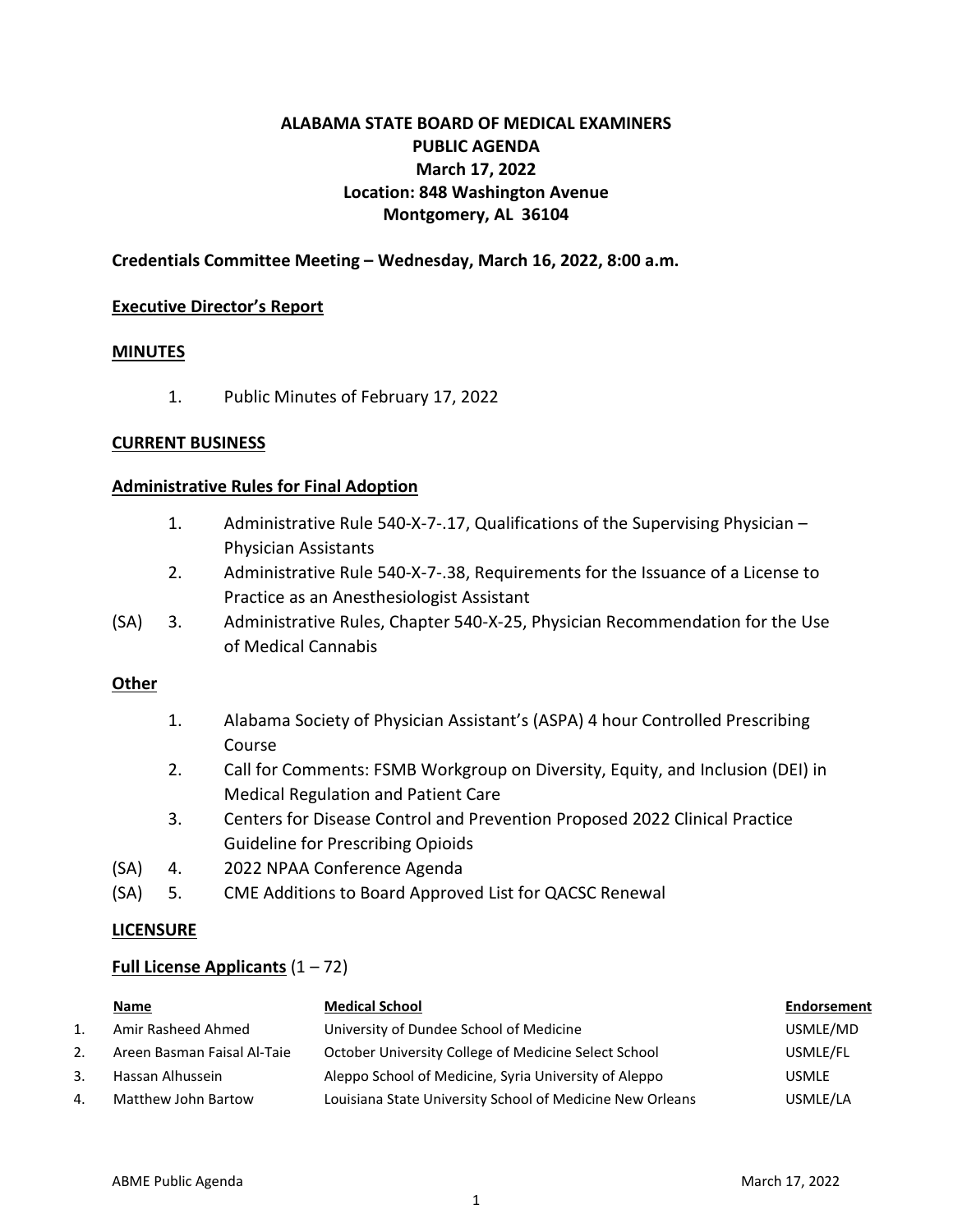|     | Name                             | <b>Medical School</b>                                            | <b>Endorsement</b> |
|-----|----------------------------------|------------------------------------------------------------------|--------------------|
| 5.  | <b>Blake David Bowden</b>        | Drexel University College of Medicine                            | USMLE/TX           |
| 6.  | Tarun Kumar Chaudhury            | University of Texas Health Science Center at San Antonio         | FLEX/VA            |
| 7.  | Rohit Kumar Chugh                | Christian Medical College, Punjab University                     | USMLE/FL           |
| 8.  | Cherie Mulhern Colbert           | University of Alabama School of Medicine Birmingham              | <b>USMLE</b>       |
| 9.  | Lisa Michelle Czanko             | Columbia University College of Physicians & Surgeons             | USMLE/CA           |
| 10. | <b>Blake Matthew Davidson</b>    | University of Arkansas College of Medicine                       | USMLE/KY           |
| 11. | Soham De                         | Morehouse School Of Medicine                                     | USMLE/TX           |
| 12. | Miles Moore DeBardeleben         | University of Mississippi School of Medicine                     | <b>USMLE</b>       |
| 13. | Julia Igorevna Deyeva            | St Georges University of London                                  | <b>USMLE</b>       |
| 14. | Reshvinder Singh Dhillon         | St Georges University of London                                  | USMLE/NY           |
| 15. | Richard Robert Dobhan            | Sidney Kimmel Medical College at Thomas Jefferson University     | NBME/VA            |
| 16. | Fernando E Eugenio Domingo       | University of Louisville School of Medicine                      | USMLE/TN           |
| 17. | Rachel Dawn Ellyn                | Medical University of South Carolina College of Medicine         | <b>USMLE</b>       |
| 18. | Natalie Tarte Ford               | Brody School of Medicine at East Carolina University             | USMLE/NC           |
| 19. | Clara Barrow Formby              | Augusta University                                               | <b>USMLE</b>       |
| 20. | Jason Keith Fultz                | Edward Via College of Osteopathic Medicine, Carolinas Campus     | COMLEX/MO          |
| 21. | Ryan James Glidewell             | University of Texas Southwestern Medical Center at Dallas        | USMLE/TX           |
| 22. | Aaron Michael Greenberg          | Michigan State University College Of Osteopathic Medicine        | <b>COMLEX</b>      |
| 23. | Kenneth Cory Guice               | Alabama College of Osteopathic Medicine                          | <b>COMLEX</b>      |
| 24. | Meghan Jane Higley               | University of Arizona College of Medicine                        | USMLE/OR           |
| 25. | Eddie Hyatt                      | University of Alabama School of Medicine Birmingham              | USMLE/TN           |
| 26. | Jaydev Yashwant Jani             | Maharaja Sayajirao University of Baroda / Medical College Baroda | USMLE/IL           |
| 27. | Ravi Kumar Kamepalli             | Guntur Medical College, Nagarjuna University                     | USMLE/OH           |
| 28. | Shinho Thomas Kang               | Creighton University School of Medicine                          | <b>USMLE</b>       |
| 29. | Amrit Kaur                       | Government Medical College Amritsar                              | USMLE/IA           |
| 30. | Brandon Kyle Kimbrel             | University of Texas Medical School at Galveston                  | USMLE/MO           |
| 31. | Jake Alexander Kleinmahon        | Tulane University School of Medicine                             | USMLE/LA           |
| 32. | Sonea Mahboob                    | Bayero University Faculty of Medicine                            | USMLE/NY           |
| 33. | Elizabeth G Mathews              | Kasturba Medical College, Mangalore                              | USMLE/TN           |
| 34. | Donald Michael Mccarren          | Philadelphia College of Osteopathic Medicine                     | COMLEX/PA          |
| 35. | Sarah Elizabeth McMullin         | St Georges University of London                                  | USMLE/NY           |
| 36. | Megan Ione Mcneil                | American University of The Caribbean                             | USMLE/MS           |
| 37. | William Andrew Mitchell          | University of Alabama School of Medicine Birmingham              | <b>USMLE</b>       |
| 38. | <b>Idrees Mohammad Mohiuddin</b> | <b>Windsor University</b>                                        | USMLE/MI           |
| 39. | Javier Alberto Neyra Lozano      | Universidad Peruana Cayetano Heredia                             | USMLE/TX           |
| 40. | Emily Louise Roen Nolte          | Rosalind Franklin University of Medicine and Science             | USMLE/IL           |
| 41. | Andrey Ostrovsky                 | Boston University School of Medicine                             | USMLE/DC           |
| 42. | <b>Ashton Elizabeth Paris</b>    | Mercer University School of Medicine                             | <b>USMLE</b>       |
| 43. | Andrew Michael Paul              | Chicago College of Osteopathic Medicine                          | COMLEX/VA          |
| 44. | Kara Jehle Pepper                | University of Miami Miller School of Medicine                    | USMLE/GA           |
| 45. | Santosh Kumar Pillai             | Kirksville College of Osteopathic Medicine                       | COMLEX/MI          |
| 46. | Sriniwasan Subramanian Pillai    | Kilpauk Medical College, University of Chennai                   | USMLE/IL           |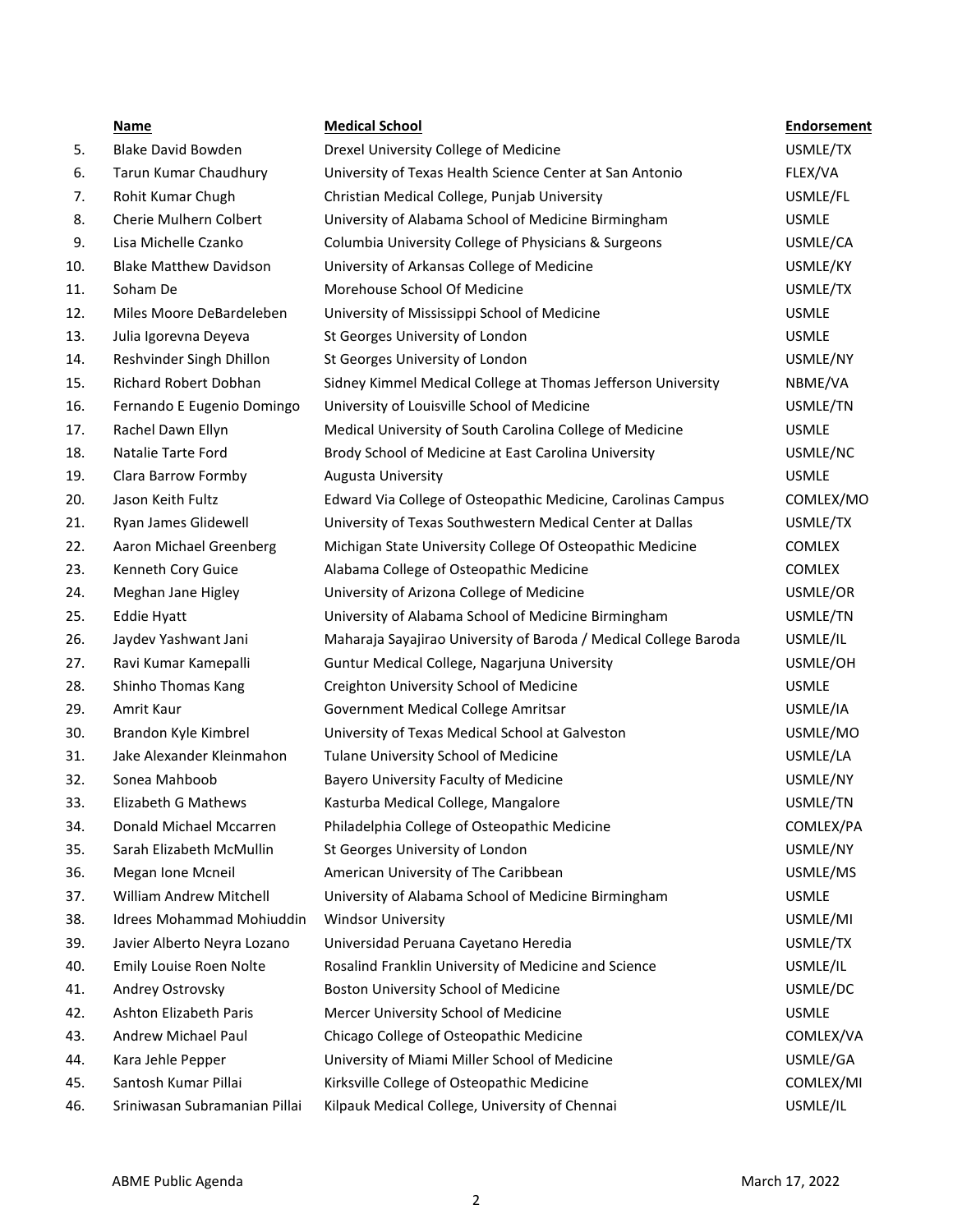|     | Name                        | <b>Medical School</b>                                  | <b>Endorsement</b> |
|-----|-----------------------------|--------------------------------------------------------|--------------------|
| 47. | John Michael Reynolds       | University of Cincinnati College of Medicine           | USMLE/OH           |
| 48. | Raymond Rojas               | University of Illinois College of Medicine - Rockford  | USMLE/LA           |
| 49. | Rachel Leah Sabb            | Wayne State University School of Medicine              | USMLE/MI           |
| 50. | Reshu Saini                 | University of Alabama School of Medicine Birmingham    | USMLE/TX           |
| 51. | Arturo Alexandro Salazar    | Universidad De Monterrey                               | USMLE/IN           |
| 52. | Jochen Thorsten Schaefer    | Medical Faculty, Eberhard Karls University of Tubingen | USMLE/NY           |
| 53. | Brittany Lauren Schreiber   | University of Texas Medical School at Galveston        | USMLE/TX           |
| 54. | Beena Manish Shah           | <b>Baylor College of Medicine</b>                      | <b>USMLE</b>       |
| 55. | Joseph Alan Shaw            | University of Alabama School of Medicine Birmingham    | <b>USMLE</b>       |
| 56. | Ashley Elizabeth Shea       | University of Nebraska College of Medicine             | USMLE/UT           |
| 57. | Ryan Reed Shingler          | West Virginia School of Osteopathic Medicine           | COMLEX/GA          |
| 58. | Suneet Kumar Singh          | Virginia Commonwealth University School of Medicine    | USMLE/TX           |
| 59. | Rajeshwar Singh             | Government Medical College Amritsar                    | USMLE/VA           |
| 60. | Rebeka Ann Sipma            | Loma Linda University School Of Medicine               | USMLE/CA           |
| 61. | Jeston Taylor Smith         | University of Mississippi School of Medicine           | USMLE/TN           |
| 62. | Roman Michael Sniecinski    | University of California, Davis School Of Medicine     | USMLE/CA           |
| 63. | Joshua Mark Tate            | University of Alabama School of Medicine Birmingham    | USMLE/VA           |
| 64. | <b>Matthew David Tucker</b> | University of Alabama School of Medicine Birmingham    | USMLE/TN           |
| 65. | Elizabeth Chantal Twist     | University of Queensland                               | <b>USMLE</b>       |
| 66. | Juliette Walker             | Ross University                                        | USMLE/NY           |
| 67. | Megan Diane Ward            | University of Texas at Austin                          | <b>USMLE</b>       |
| 68. | David Marshall Weinrach     | Northwestern University Medical School                 | USMLE/IL           |
| 69. | Derek Everett Wells         | University of Alabama School of Medicine Birmingham    | USMLE/TX           |
| 70. | Irwin C White-Gittens       | St Georges University of London                        | USMLE/MN           |
| 71. | Patrick Graham Young        | University of South Alabama College of Medicine        | <b>USMLE</b>       |
| 72. | Jack Charles Zackey         | Alabama College of Osteopathic Medicine                | <b>COMLEX</b>      |

# **Limited License Applicants** (1 – 10)

|    | Name                  | <b>Medical School</b>                 | <b>Endorsement</b> | <b>Practice Location</b>     | License |
|----|-----------------------|---------------------------------------|--------------------|------------------------------|---------|
| 1. | Rafik ElBeblawy       | Cairo University Faculty of Med       | LL/AL              | UAB Huntsville - IM Res Prog | R       |
| 2. | Raunak Kollipara      | Dr. P.S.I. Medical College            | LL/AL              | UAB Huntsville - IM Res Prog | R       |
| 3. | Varshitha Kondapaneni | University of Health & Sciences       | LL/AL              | UAB Montgomery - IM Res Prog | R       |
| 4. | Sindhu S Lakkur       | Univ of Alabama Sch of Med Birmingham | LL/AL              | UAB Huntsville - IM Res Prog | R       |
| 5. | Nathaniel James Moore | Arkansas College of Osteopathic Med   | LL/AL              | UAB Huntsville - IM Res Prog | R       |
| 6. | Chikashi Nakai        | Wakayama Prefectural Medical College  | LL/AL              | UAB - Department of Surgery  |         |
| 7. | Peshitha Nimmagadda   | Government Medical College Amritsar   | LL/AL              | UAB Huntsville - IM Res Prog | R       |
| 8. | Oseyime O Okoeguale   | Vinnitsa National Pirogov Mem Med U   | LL/AL              | UAB Huntsville - IM Res Prog | R       |
| 9. | Roshini Rajasekaran   | Tamil Nadu Dr. M.G.R. Medical Univ    | LL/AL              | UAB Montgomery - IM Res Prog | R       |
|    | 10. Yihao Sun         | Sun Yat-sen U Med Sci Lingham Med Col | LL/AL              | UAB Montgomery - IM Res Prog | R       |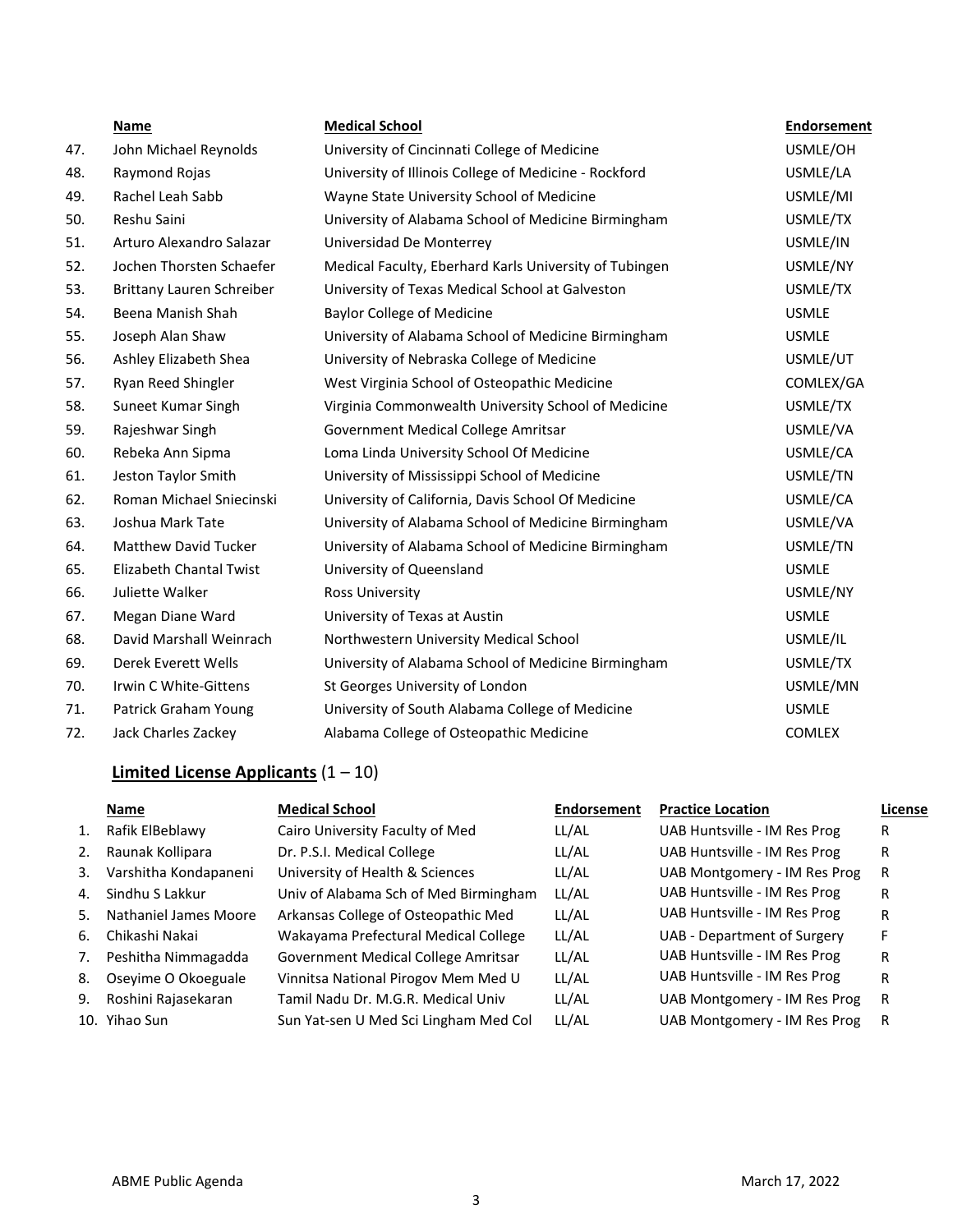## **Special Purpose Applicants** (1 – 2)

| <u>Name</u>             | <b>Type of Practice</b>  | Location  |
|-------------------------|--------------------------|-----------|
| 1. Nathan R. Berkley    | Teleradiology            | Tennessee |
| 2. David Kenji McGregor | Pathology and Hematology | Tennessee |

## **Certificates of Qualification for Ratification** (1 – 8)

## **Name Medical School Endorsement** 1. Hilary Bryan Anderson St. Georges University of London USMLE 2. Matthew John Caffrey **State University of New Mexico School of Medicine** USMLE/NM 3. Glenn Allen Harris **State Barris Election Control University of Mississippi School of Medicine** FLEX/PA 4. Jewel Arrie Harris University of S Alabama College of Medicine USMLE/TN 5. Felicia Rabey Hataway U of Alabama School of Medicine Birmingham USMLE 6. Rachel Kunkler Hulick Ross University USMLE/FL 7. Olaseni Alexander Shoroye New York College of Osteopathic Medicine COMLEX/WV 8. Alejandro Antonio Victoria Pontificia Uni Catholica Madre Y Maestra USMLE/FL

#### **PHYSICIAN ASSISTANTS**

#### **P.A. License Applicants** (1 – 10)

|     | Name                              | <b>School</b>                  | <b>NCCPA</b> |
|-----|-----------------------------------|--------------------------------|--------------|
| 1.  | Elizabeth Bragg, P.A.             | UAB.                           | 1184748      |
| 2.  | Anna Leigh Breedlove, P.A.        | Mississippi College            | 1191734      |
| 3.  | Caitlyn Manning Dulaney, P.A.     | Mississippi College            | 1191729      |
| 4.  | Kelsey Dawn Kokes, P.A.           | UAB                            | 1184829      |
| 5.  | Tanner Day McClinton, P.A.        | St. Louise University          | 1194334      |
| 6.  | Kaylee Elizabeth McCutcheon, P.A. | <b>USA</b>                     | 1179061      |
| 7.  | Samatha Noguera, P.A.             | <b>Harding University</b>      | 1188421      |
| 8.  | Laura Marie Thompson, P.A.        | USA                            | 1165945      |
| 9.  | Heather Winchester, P.A.          | Midwestern University, Arizona | 1104030      |
| 10. | Yvonne Wicks, P.A.                | University of Kentucky         | 1061643      |

## **P.A. / A.A. Registration and Requests Within Protocol** (1 – 56)

|    | PA / Physician                                                                         | <b>Registration / Requests</b> |
|----|----------------------------------------------------------------------------------------|--------------------------------|
| 1. | Benjamin Kyle Abney, P.A.<br>Heinz Alexander Duffer, M.D.<br><b>Emergency Medicine</b> | Registration<br>Oxytocics      |
| 2. | Chasidy Symone Anderson, P.A.<br>Omar Sanchez Villanueva, M.D.<br>Pediatrics           | Registration                   |
| 3. | Nickolas Scott Baker, P.A.<br>Karlee Lau Loftin, M.D.<br>Orthopedic Surgery            | Registration                   |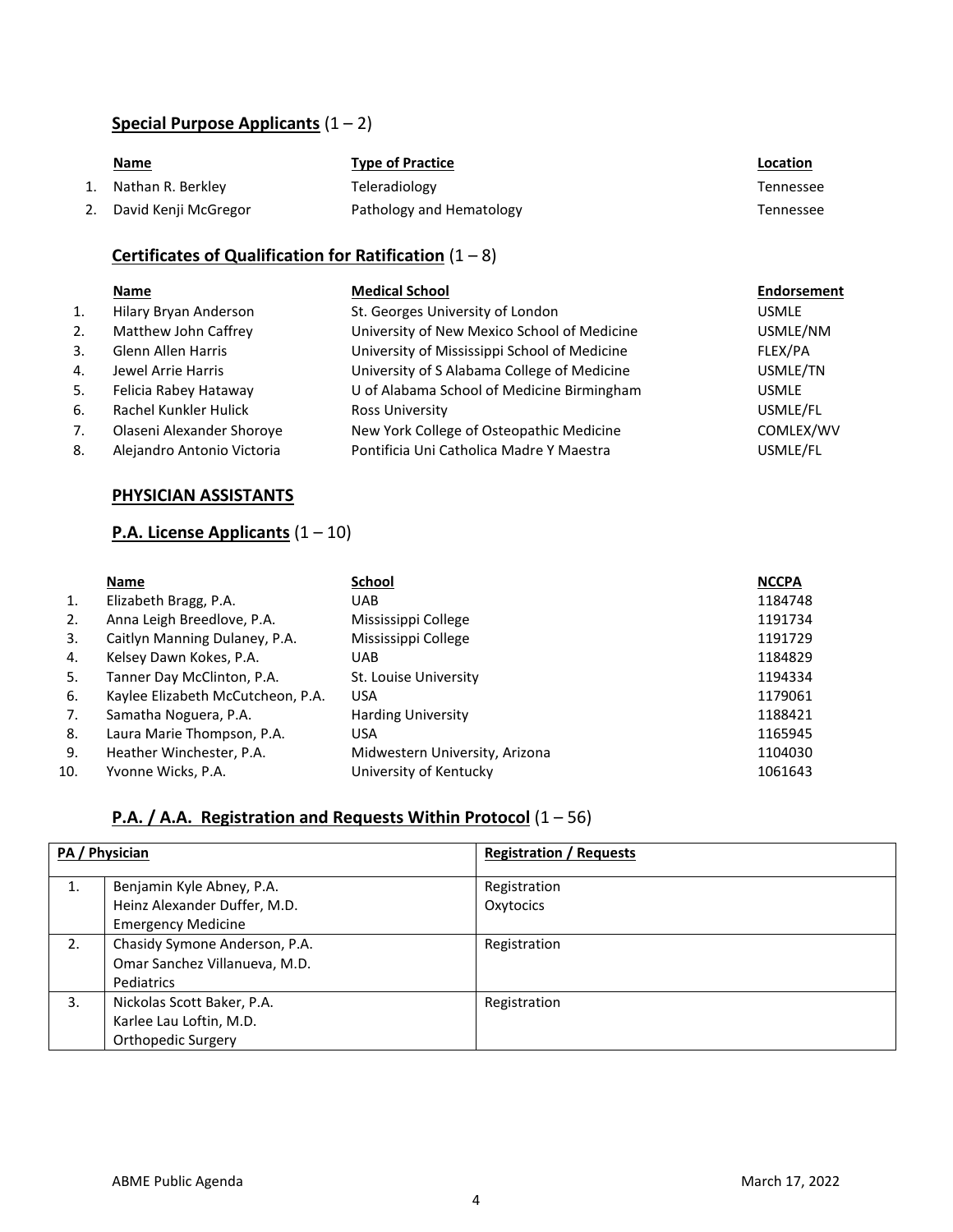|     | PA / Physician                                                                                | <b>Registration / Requests</b>                                                                                                                                                                                        |  |
|-----|-----------------------------------------------------------------------------------------------|-----------------------------------------------------------------------------------------------------------------------------------------------------------------------------------------------------------------------|--|
| 4.  | Carly Marie Bramel, P.A.<br>Jessica Warren Grayson, M.D.<br>Ophthalmology/ Otolaryngology     | Request to Train<br>Flexible Fiberoptic Diagnostic Laryngoscopy/Stroboscopy<br>Flexible Nasopharyngoscopy<br>Diagnostic Nasal Endoscopy (flexible and rigid)                                                          |  |
| 5.  | Taylor Countiss Coffey, P.A.<br>Bryan Lee Balentine, M.D.<br><b>Emergency Medicine</b>        | Registration                                                                                                                                                                                                          |  |
| 6.  | Ra'Shun Le'Niece Conner, P.A.<br>Kitturah Schomberg-Klaiss, D.O.<br><b>Family Medicine</b>    | Registration<br><b>Remotes Sites</b>                                                                                                                                                                                  |  |
| 7.  | Mary Payton Noah Davis, P.A.<br>Douglas James Minnich, M.D.<br><b>Thoracic Surgery</b>        | Registration                                                                                                                                                                                                          |  |
| 8.  | Caitlyn Manning Dulaney, P.A.<br>Barry Scott Callahan, M.D<br>Orthopedic Surgery              | Registration<br>Request to Train<br><b>Orthopedic Specialty Protocol:</b><br>Acromioclavicular Joint<br><b>Subacromial Bursa</b><br>Olecranon Bursa<br>Greater Trochanteric Bursa<br>Knee Joint<br>Pes Anserine Bursa |  |
| 9.  | Allison Gabrielson Dye, P.A.<br>Carlos Stanford Clark, M.D.<br><b>Family Medicine</b>         | Registration<br>Methotrexate                                                                                                                                                                                          |  |
| 10. | Elizabeth Bishop Eisenbeis, P.A.<br>Karen Lorraine Jimenez, M.D.<br><b>Internal Medicine</b>  | Registration<br><b>Remote Site</b><br>Limited Protocol Comprehensive Physical Examination                                                                                                                             |  |
| 11. | Jonathan Bennett Gallinger, P.A.<br>Kitturah Schomberg-Klaiss, D.O.<br><b>Family Medicine</b> | Registration<br><b>Remote Sites</b>                                                                                                                                                                                   |  |
| 12. | Natalie Elizabeth George, P.A.<br>James Krell, M.D<br>Dermatology                             | Approval of Supervised Practice<br>Botulinum Toxin for Hyperhidrosis:<br>Axilla                                                                                                                                       |  |
| 13. | Stephen Payton Gray, P.A.<br>Adam Robert Ross, M.D.<br><b>Family Medicine</b>                 | Registration                                                                                                                                                                                                          |  |
| 14. | Kelli Ann Griffiths, P.A.<br>Ralph Lee Irvin, Jr., M.D.<br>Anesthesiology/ Pain Management    | Registration                                                                                                                                                                                                          |  |
| 15. | Teresa Gorman Greinke, P.A.<br>Richard Glaze, M.D.<br>Pediatrics                              | Registration                                                                                                                                                                                                          |  |
| 16. | Brian Michael Gronewold, P.A.<br>Jeffrey Lee Brewer, M.D.<br>Orthopedic Surgery               | Registration                                                                                                                                                                                                          |  |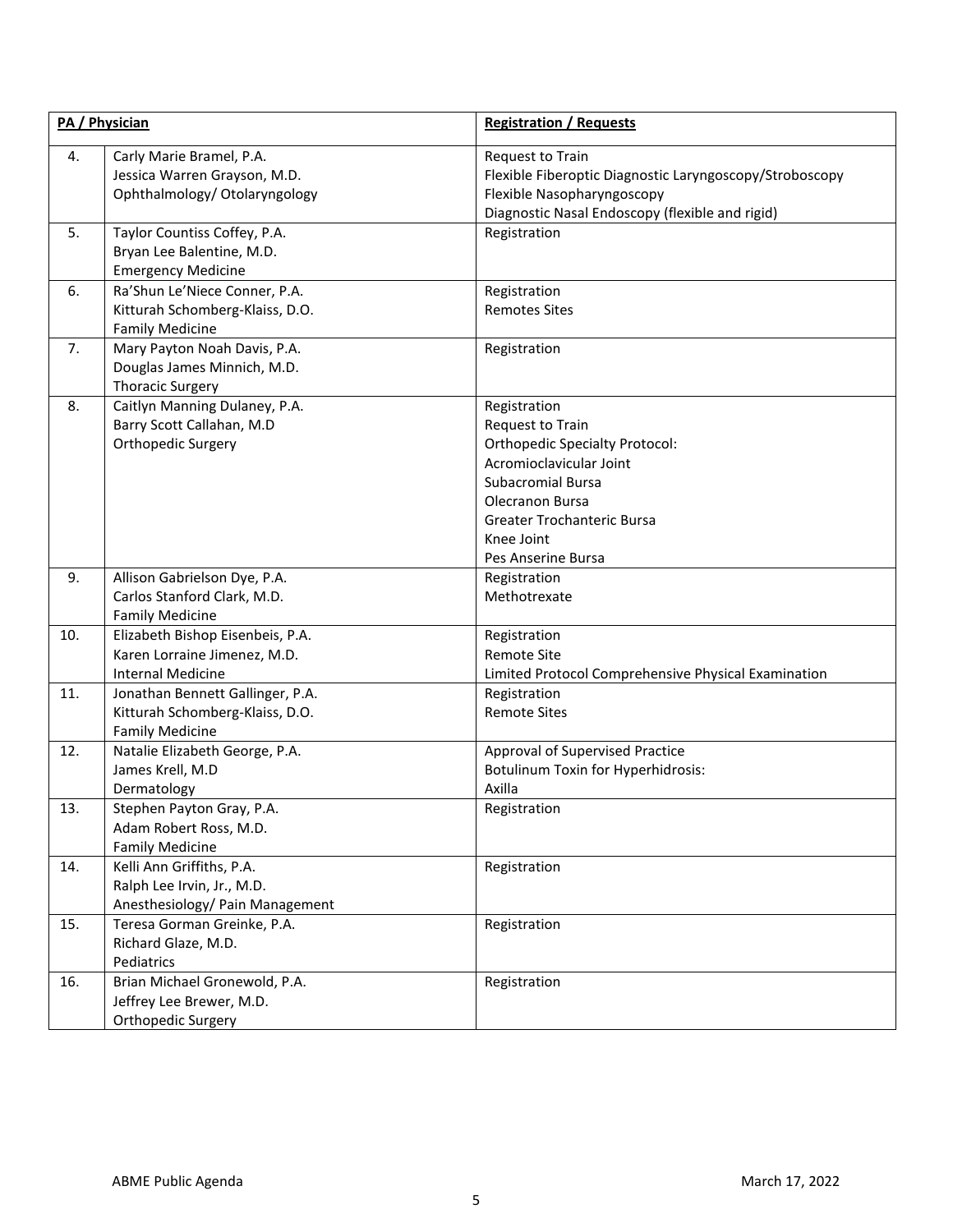|     | PA / Physician                                                                                          | <b>Registration / Requests</b>                                                                                                                                                                                                                      |
|-----|---------------------------------------------------------------------------------------------------------|-----------------------------------------------------------------------------------------------------------------------------------------------------------------------------------------------------------------------------------------------------|
| 17. | Caleb Frazier Hanson, P.A.<br>Ronald McCuen Roan, M.D.<br>Anesthesiology/ Critical Care                 | Registration<br>Request to Train<br><b>Critical Care Specialty Protocol:</b><br>Central Venous Line Insertion- Internal Jugular<br>Central Venous Line Insertion-Femoral<br>Arterial Line Insertion-Femoral                                         |
| 18. | Christopher Michael Hoban, P.A.<br>Robert Edgar Howell, III, M.D.<br>Orthopedic Surgery                 | Approval of Supervised Practice<br><b>Orthopedic Specialty Protocol:</b><br>Knee Joint<br>Greater Trochanteric Bursa                                                                                                                                |
| 19. | Kiersten Hoefler, P.A.<br>Stephanie Rush, D.O.<br><b>Family Medicine</b>                                | Registration<br><b>Remote Site</b>                                                                                                                                                                                                                  |
| 20. | Alyssa Hollingsworth, P.A.<br>Ashlen Pettry Aggen, M.D.<br><b>Family Medicine</b>                       | Registration<br>Antineoplastic Agents<br>Methotrexate<br>Non-biologic disease-modifying anti-rheumatic drugs<br>(DMARDs)                                                                                                                            |
| 21. | Lillie Hamilton Jackson, P.A.<br>Khusbu Patel, D.O.<br>Internal Medicine/ Nephrology                    | Registration                                                                                                                                                                                                                                        |
| 22. | Billy Jacobs, P.A.<br>Patrick W Lett, M.D.<br>Orthopedic Surgery                                        | Registration                                                                                                                                                                                                                                        |
| 23. | Katie Geoghagan Joffe, P.A.<br>Vickie Boggs, M.D.<br>Family Medicine/Emergency Medicine                 | Registration<br>Oxytocics                                                                                                                                                                                                                           |
| 24. | Jonathan Blake Kelley, P.A.<br>Erika McCarty Walsh, M.D.<br>Ophthalmology and Otolaryngology            | Registration                                                                                                                                                                                                                                        |
| 25. | Reja Khan, P.A.<br>James Coulter, M.D.<br><b>Family Medicine</b>                                        | Registration                                                                                                                                                                                                                                        |
| 26. | Virginia Matarrese, P.A.<br>Timothy Todd Fleenor, M.D.<br><b>Pediatric Emergency Medicine</b>           | Registration                                                                                                                                                                                                                                        |
| 27. | Sarah Morgan McDaniel, P.A.<br>Michael Ray Crain, M.D.<br>Internal Medicine/ Critical Care/ Pulmonology | Request to Train<br><b>Critical Care Specialty Protocol:</b><br>Central Venous Line Insertion- Internal Jugular<br>Central Venous Line Insertion- Femoral<br>Arterial Line Insertion - Femoral<br>Modification of Core Duties and Scope of Practice |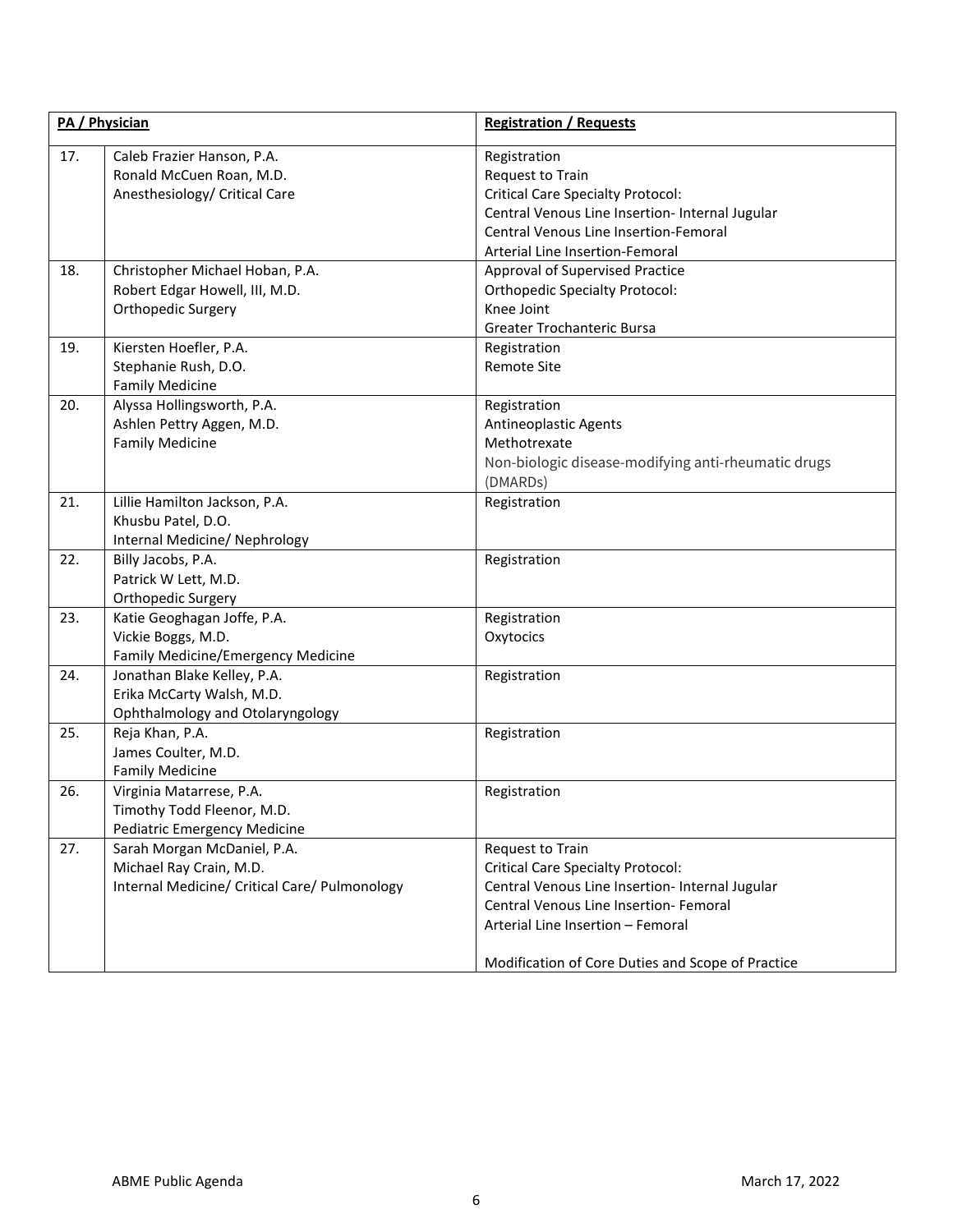|     | PA / Physician                                                                                   | <b>Registration / Requests</b>                                                                                                                                                                                |
|-----|--------------------------------------------------------------------------------------------------|---------------------------------------------------------------------------------------------------------------------------------------------------------------------------------------------------------------|
| 28. | Suzanne Elizabeth Mullis, P.A.<br>Thomas Gregory Terral, M.D.<br>Orthopedic Surgery              | <b>Transfer Approval to Train</b><br><b>Orthopedic Specialty Protocol:</b><br>Acromioclavicular Joint<br><b>Subacromial Bursa</b><br>Olecranon Bursa<br>Greater Trochanteric Bursa<br>Knee Joint              |
| 29. | Mary Nalan, P.A.<br>Naveen Thomas Lobo, M.D.<br>Hematology/ Oncology                             | Pes Anserine Bursa<br>Registration<br>Antineoplastic Agents<br>Methotrexate<br>Non-biologic disease-modifying anti-rheumatic drugs<br>(DMARD <sub>S</sub> )                                                   |
| 30. | Kelsey Westerman Nolan, P.A.<br>Alan Fredrick Kitchens, M.D.<br><b>Emergency Medicine</b>        | Registration                                                                                                                                                                                                  |
| 31. | Kimberly Reeves Pickett, P.A.<br>Wendy Walker, M.D.<br><b>Internal Medicine</b>                  | Registration<br><b>Remote Sites</b>                                                                                                                                                                           |
| 32. | Lauren Pleitz, P.A.<br>William Alldredge, M.D.<br><b>Internal Medicine</b>                       | Registration                                                                                                                                                                                                  |
| 33. | Lauren Pleitz, P. A.<br>David Call, D.O<br>Internal Medicine                                     | Registration                                                                                                                                                                                                  |
| 34. | Lauren Pleitz, P.A.<br>Archie Hooper, IV, M.D.<br><b>Family Medicine</b>                         | Registration                                                                                                                                                                                                  |
| 35. | Lauren Pleitz, P.A.<br>Ross Vaughn, M.D.<br><b>Internal Medicine</b>                             | Registration                                                                                                                                                                                                  |
| 36. | Ginna Kathleen Prutzman, P.A.<br>Steven Barrington, M.D.<br>Orthopedic Surgery                   | Approval of Supervised Practice<br><b>Orthopedic Specialty Protocol:</b><br>Knee Joint, Greater Trochanteric Bursa                                                                                            |
| 37. | Leah Benoit Randall, P.A.<br>Kimberly Hendershot, M.D.<br>Surgery/General Surgery/ Critical Care | Registration                                                                                                                                                                                                  |
| 38. | Jennifer Rae Riggs, P.A.<br>Michael James Burch, M.D.<br>Hospitalist/ Internal Medicine          | Registration<br>Methotrexate<br>Non-biologic disease-modifying anti-rheumatic drugs<br>(DMARDs)                                                                                                               |
| 39. | Stephanie Lucille Robinson, P.A.<br>Amanda Nicole Hopkins, M.D.<br><b>Critical Care Medicine</b> | Approval of Supervised Practice<br><b>Critical Care Specialty Protocol:</b><br>Central Venous Line Insertion- Internal Jugular<br>Central Venous Line Insertion- Femoral<br>Arterial Line Insertion - Femoral |
| 40. | Roxzy R. Ruelle, P.A.<br>Michael A. Mahoney, M.D.<br><b>Emergency Medicine</b>                   | Registration                                                                                                                                                                                                  |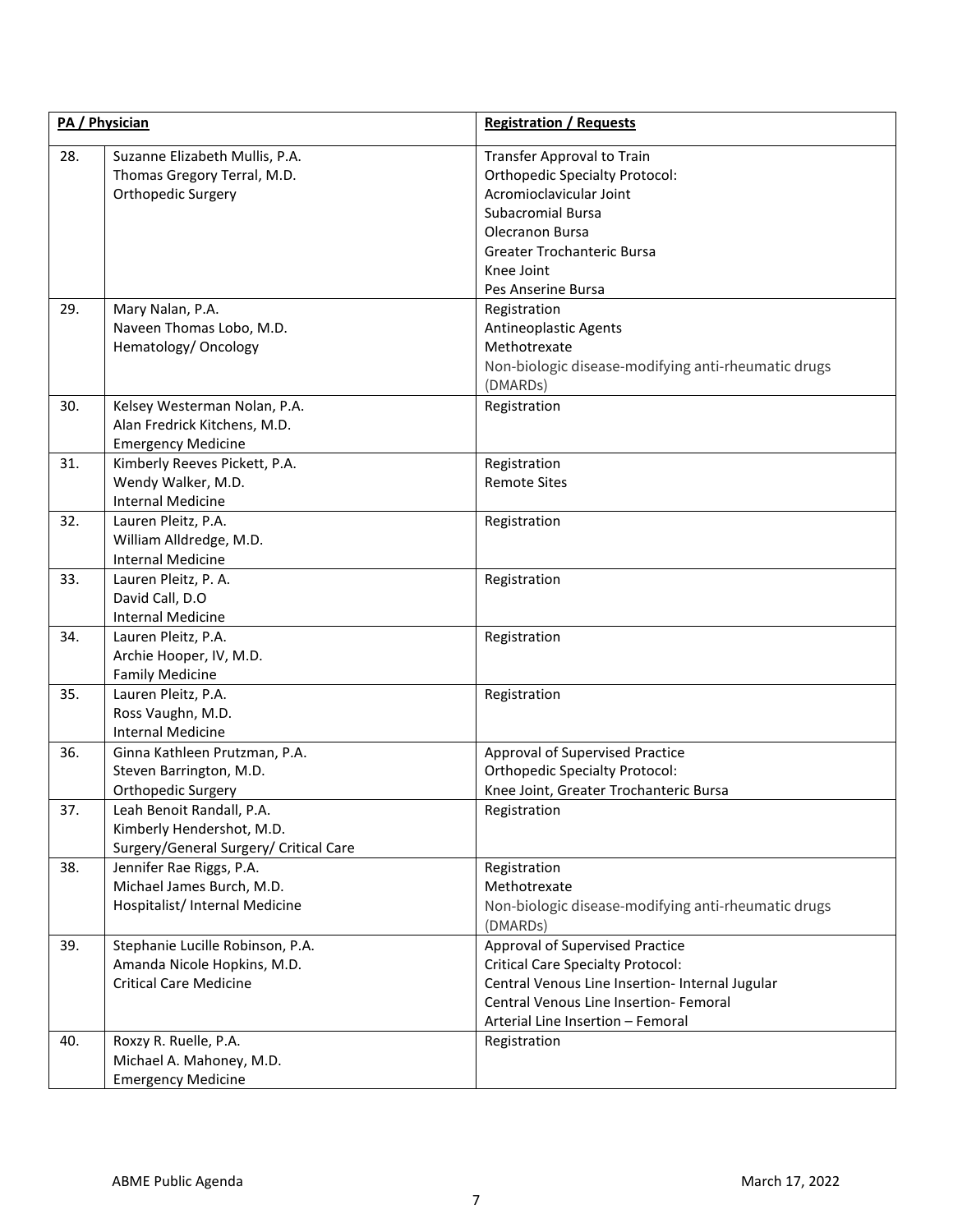|     | PA / Physician                                                                            | <b>Registration / Requests</b>                                                                                                                                                     |
|-----|-------------------------------------------------------------------------------------------|------------------------------------------------------------------------------------------------------------------------------------------------------------------------------------|
| 41. | Anna Kelley Sanders, P.A.<br>Hunter Scott Lett, M.D.<br><b>Emergency Medicine</b>         | Registration                                                                                                                                                                       |
| 42. | Jowell Seaborn, P.A.<br>Larry Mikul, M.D.<br><b>Internal Medicine</b>                     | Registration<br><b>Remote Site</b><br>Non-biologic disease-modifying anti-rheumatic drugs<br>(DMARDs)                                                                              |
| 43. | Margaret Wilson Shelton, P.A.<br>Parker John Hu, M.D.<br>Surgery/ Critical Care           | Registration                                                                                                                                                                       |
| 44. | Hannah Elizabeth Smith, P.A.<br>Alan L. Moore, M.D.<br>Emergency Medicine/ Urgent Care    | Registration                                                                                                                                                                       |
| 45. | Mary Grace Stewart, P.A.<br>James Ryan Conner, M.D.<br><b>General Surgery</b>             | Registration                                                                                                                                                                       |
| 46. | Dillon Volpi, P.A.<br>Antonia Schmitt-Rheinbay, D.O.<br><b>Emergency Medicine</b>         | Registration                                                                                                                                                                       |
| 47. | Kyle Voss, P.A.<br>Hermant Kumar Sinha, M.D.<br>Internal Medicine/ Hospitalist            | Registration<br>Methotrexate<br>Non-biologic disease-modifying anti-rheumatic drugs<br>(DMARDs)<br>Biologic or Biosimilar DMARDs and Anti-tumor necrosis factor<br>drugs (antiTNF) |
| 48. | Hannah Elizabeth Walden, P.A.<br>Firas Al Solaiman, M.D.<br>Cardiology/ Internal Medicine | Registration                                                                                                                                                                       |
| 49. | Alec Weil, P.A.<br>Robert Sorrell, M.D.<br>Orthopedic Surgery                             | <b>Transfer Approval of Supervised Practice</b><br>Orthopedic Specialty protocol:<br><b>Subacromial Bursa</b><br>Greater Trochanteric Bursa<br>Knee Joint                          |
| 50. | Edward Leon Williams, P.A.<br>Sandeep Govil, M.D.<br><b>Emergency Medicine</b>            | Registration                                                                                                                                                                       |
| 51. | Deborah Winberry, P.A.<br>Kenneth Collins, M.D.<br><b>Family Medicine</b>                 | Registration<br><b>Remote Site</b>                                                                                                                                                 |
| 52. | David Wood, P.A.<br>Ronald Roan, M.D.<br>Anesthesiology/ Critical Care                    | Approval of Supervised Practice<br><b>Critical Care Specialty protocol:</b><br>Central Venous Line Insertion- Femoral<br>Arterial Line Insertion- Femoral                          |
| 53. | Selina Woolverton, P.A.<br>William Alldredge, M.D.<br><b>Internal Medicine</b>            | Registration                                                                                                                                                                       |
| 54. | Selina Woolverton, P.A.<br>David Call, D.O<br><b>Internal Medicine</b>                    | Registration                                                                                                                                                                       |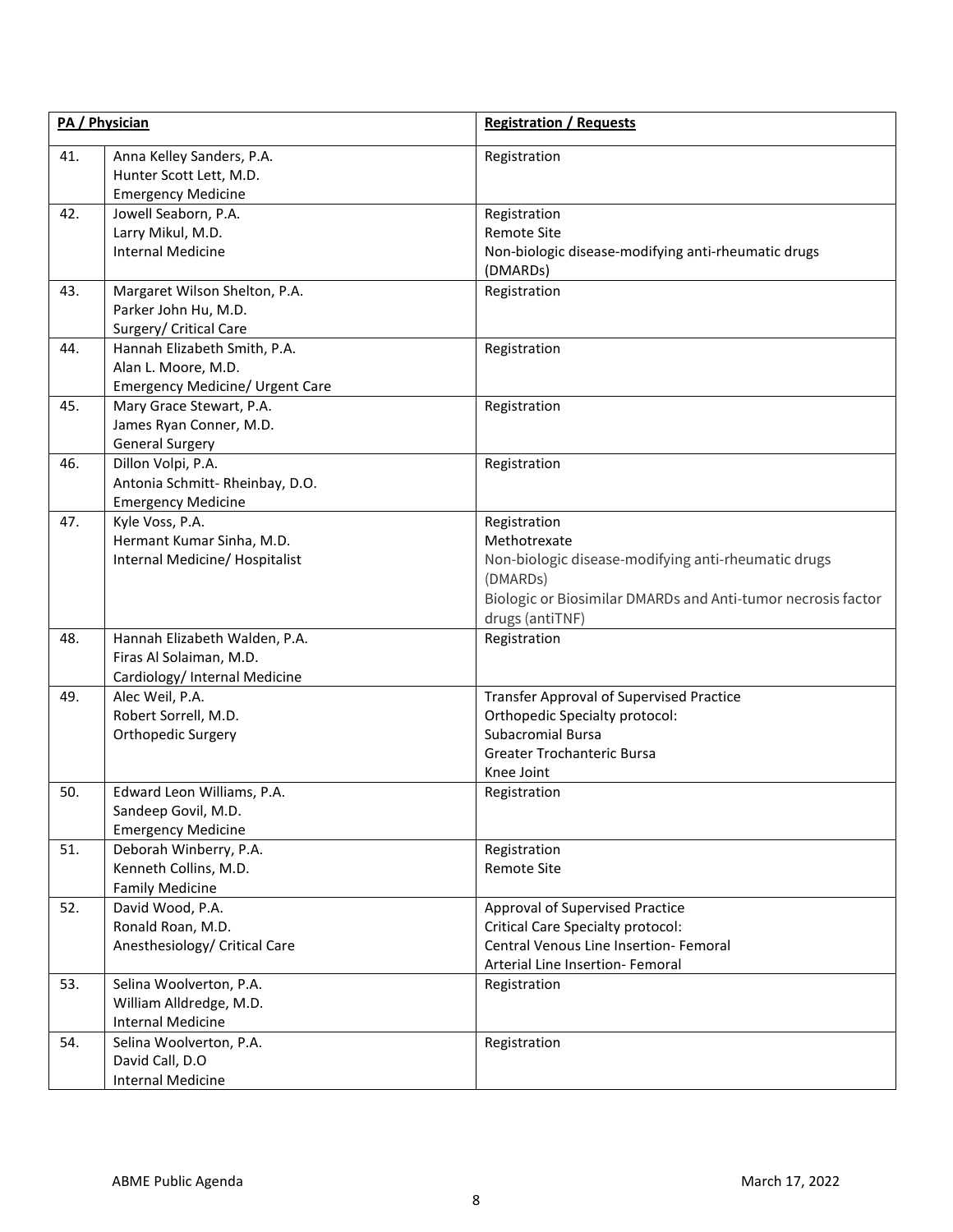|     | PA / Physician                                                               | <b>Registration / Requests</b> |
|-----|------------------------------------------------------------------------------|--------------------------------|
| 55. | Selina Woolverton, P.A.<br>Archie Hooper, IV, M.D.<br><b>Family Medicine</b> | Registration                   |
| 56. | Selina Woolverton, P.A.<br>Ross Vaughn, M.D.<br><b>Internal Medicine</b>     | Registration                   |

## **P.A. / A.A. Registration and Requests Outside Protocol** (1 – 2)

| PA / Physician |                             | <b>Registration / Requests</b>                               |
|----------------|-----------------------------|--------------------------------------------------------------|
| 1.             | Hester Guy Able, P.A.       | Approval of Supervised Practice                              |
|                | Scott Patrick Orr, M.D.     | Orthopedic Specialty Protocol: Knee Joint                    |
|                | Orthopedic Surgery          |                                                              |
|                |                             | Request to train lovera Cryoanalgesia Injections             |
| 2.             | James Brett Parker, P.A.    | Approval of Supervised Practice (submitted outside of 1 year |
|                | Charles Warren Hoopes, M.D. | requirement)                                                 |
|                | <b>Thoracic Surgery</b>     | <b>Critical Care Specialty Protocol:</b>                     |
|                |                             | Radial Artery Harvest                                        |
|                |                             | Thoracostomy Tube Insertion                                  |

## **ADVANCED PRACTICE PROVIDERS**

## **Collaborative Practice Applicants**

- 1. Collaborative Practice Registration Applicants (1 325)
- 2. Collaborative Practice Modification Applicants (1 42)
- 3. Limited Protocol Applicants (1 9)

## **APN Miscellaneous Skills Requests Within Protocol** (1 – 16)

|    | Physician<br><b>CRNP</b>                                              | <b>Physician Specialty</b><br><b>NP National Certification</b>                        | <b>Request</b>                                                                                                                                                                                                                                                            |
|----|-----------------------------------------------------------------------|---------------------------------------------------------------------------------------|---------------------------------------------------------------------------------------------------------------------------------------------------------------------------------------------------------------------------------------------------------------------------|
|    | <b>Request to Train or Transfer: Critical Care Specialty Protocol</b> |                                                                                       |                                                                                                                                                                                                                                                                           |
| 1. | Michael Crain, M.D.<br>Elizabeth Coggins, CRNP                        | Internal Medicine, Critical<br>Care Medicine,<br><b>Pulmonary Medicine</b><br>AGAC-NP | To train for the Critical Care Specialty Protocol including central<br>venous line insertion, internal jugular; central venous line insertion,<br>femoral, and arterial line, femoral.                                                                                    |
| 2. | Ric Koler, D.O.<br>Joni Snow, CRNP                                    | <b>Family Medicine</b><br>AC-NP                                                       | To train for the Critical Care Specialty Protocol including central<br>venous line insertion, internal jugular; central venous line insertion,<br>femoral, and arterial line insertion, femoral.                                                                          |
| 3. | William McCrory, M.D.<br>Abigail Tunon, CRNP                          | <b>Pulmonary Disease</b><br>AGAC-NP                                                   | To train for the Critical Care Specialty Protocol including central<br>venous line insertion, internal jugular; central venous line insertion,<br>femoral, central venous line remove and replace over guide wire,<br>arterial line insertion, femoral and thoracentesis. |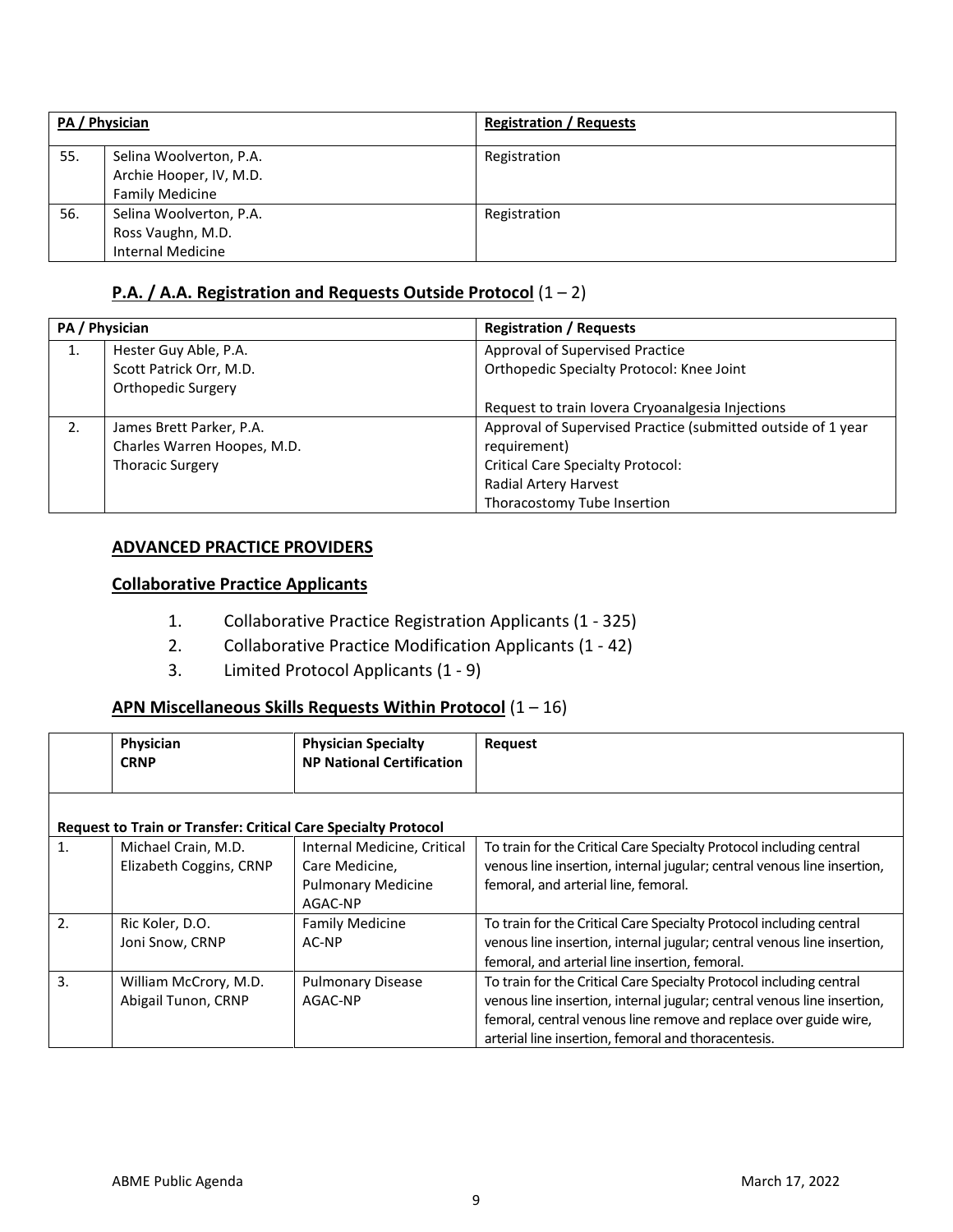|     | Physician<br><b>CRNP</b>                                           | <b>Physician Specialty</b><br><b>NP National Certification</b> | Request                                                                                                                                                                                                                                                                                                                                                                                                                                           |
|-----|--------------------------------------------------------------------|----------------------------------------------------------------|---------------------------------------------------------------------------------------------------------------------------------------------------------------------------------------------------------------------------------------------------------------------------------------------------------------------------------------------------------------------------------------------------------------------------------------------------|
| 4.  | Christopher Roney, M.D.<br>Nancy Gaudet, CRNP                      | <b>Critical Care Medicine</b><br>AC-NP                         | To train for the Critical Care Specialty Protocol including central<br>venous line remove and replace over guide wire and transfer<br>previously approved request to train for the Critical Care Specialty<br>Protocol to include central venous line insertion, internal jugular,<br>central venous line insertion, femoral, arterial line insertion, femoral,<br>central venous line removal, percutaneous, thoracentesis, and<br>paracentesis. |
|     | <b>Request to Train or Transfer: Orthopedic Specialty Protocol</b> |                                                                |                                                                                                                                                                                                                                                                                                                                                                                                                                                   |
| 5.  | Marlon Williamson, M.D.<br>Cindy Lake, CRNP                        | <b>Family Medicine</b><br><b>FNP</b>                           | To train for Orthopedic Specialty Protocol: acromioclavicular<br>joint; subacromial bursa; olecranon bursa; greater trochanteric<br>bursa; arthrocentesis/knee joint; and pes anserine                                                                                                                                                                                                                                                            |
|     | <b>Request Approval: Supervised Practice</b>                       |                                                                |                                                                                                                                                                                                                                                                                                                                                                                                                                                   |
| 6.  | David Hodgett, M.D.<br>Teri Colquett, CRNP                         | Surgery<br>AGAC-NP                                             | To approve Supervised Practice for Critical Care Specialty Protocol<br>including central venous line insertion, internal jugular, femoral, and<br>subclavian according to the standard Critical Care Specialty Protocol<br>and insertion of Vas Cath up to 13 Fr                                                                                                                                                                                  |
| 7.  | Perry Hooper, D.O.<br>Josiah Yance, CRNP                           | Orthopedic Surgery<br><b>FNP</b>                               | To approve Supervised Practice for Orthopedic Specialty<br>Protocol: acromioclavicular joint; subacromial bursa; olecranon<br>bursa; greater trochanteric bursa; and arthrocentesis/knee joint.                                                                                                                                                                                                                                                   |
| 8.  | Daniel Kelmenson, M.D.<br>Sydney Alidor, CRNP                      | <b>Critical Care Medicine</b><br>AGAC-NP                       | To approve Supervised Practice for Critical Care Specialty Protocol<br>including insertion central venous line, internal jugular.                                                                                                                                                                                                                                                                                                                 |
| 9.  | Daniel Kelmenson, M.D.<br>Loren Martin, CRNP                       | <b>Critical Care Medicine</b><br>AGAC-NP                       | To approve Supervised Practice for Critical Care Specialty Protocol<br>including insertion central venous line, internal jugular.                                                                                                                                                                                                                                                                                                                 |
| 10. | Daniel Kelmenson, M.D.<br>Adriana Sharples, CRNP                   | <b>Critical Care Medicine</b><br>AGAC-NP                       | To approve Supervised Practice for Critical Care Specialty Protocol<br>including insertion central venous line, internal jugular.                                                                                                                                                                                                                                                                                                                 |
| 11. | Andrew Lenneman, M.D.<br>Ashley Shepherd, CRNP                     | Cardiology<br>AGAC-NP                                          | To approve Supervised Practice for Critical Care Specialty Protocol<br>including removal of pacing wires.                                                                                                                                                                                                                                                                                                                                         |
| 12. | David McLain, M.D.<br><b>Rachael Gregg</b>                         | Rheumatology<br><b>FNP</b>                                     | To approve Supervised Practice for Orthopedic Specialty<br>Protocol: olecranon bursa.                                                                                                                                                                                                                                                                                                                                                             |
| 13. | Jonathan Rainer, M.D.<br>Sharon Ganey, CRNP                        | Physical Medicine and<br>Rehabilitation<br><b>FNP</b>          | To approve Supervised Practice for Orthopedic Specialty<br>Protocol: arthrocentesis/knee joint and trigger point injections<br>below T12.                                                                                                                                                                                                                                                                                                         |
| 14. | Bradley Wills, M.D.<br>Zachary West, CRNP                          | Orthopedic Surgery<br><b>FNP</b>                               | To approve Supervised Practice for Orthopedic Specialty<br>Protocol: acromioclavicular joint; subacromial bursa; olecranon<br>bursa; greater trochanteric bursa; arthrocentesis/knee joint; and<br>pes anserine.                                                                                                                                                                                                                                  |
|     | <b>Miscellaneous Request</b>                                       |                                                                |                                                                                                                                                                                                                                                                                                                                                                                                                                                   |
| 15. | Michael Allemand, M.D.<br>Megan Bush, CRNP                         | Obstetrics and<br>Gynecology<br><b>AGPC</b>                    | To train to perform Endometrial Biopsy by Pipelle.                                                                                                                                                                                                                                                                                                                                                                                                |
| 16. | Warren Stiles, M.D.<br>Constance Callen, CRNP                      | Otolaryngology<br><b>FNP</b>                                   | To train Otolaryngology Skill for flexible fiberoptic diagnostic<br>laryngoscopy, Flexible Nasopharyngoscopy, and Diagnostic Nasal<br>Endoscopy (flexible and rigid).                                                                                                                                                                                                                                                                             |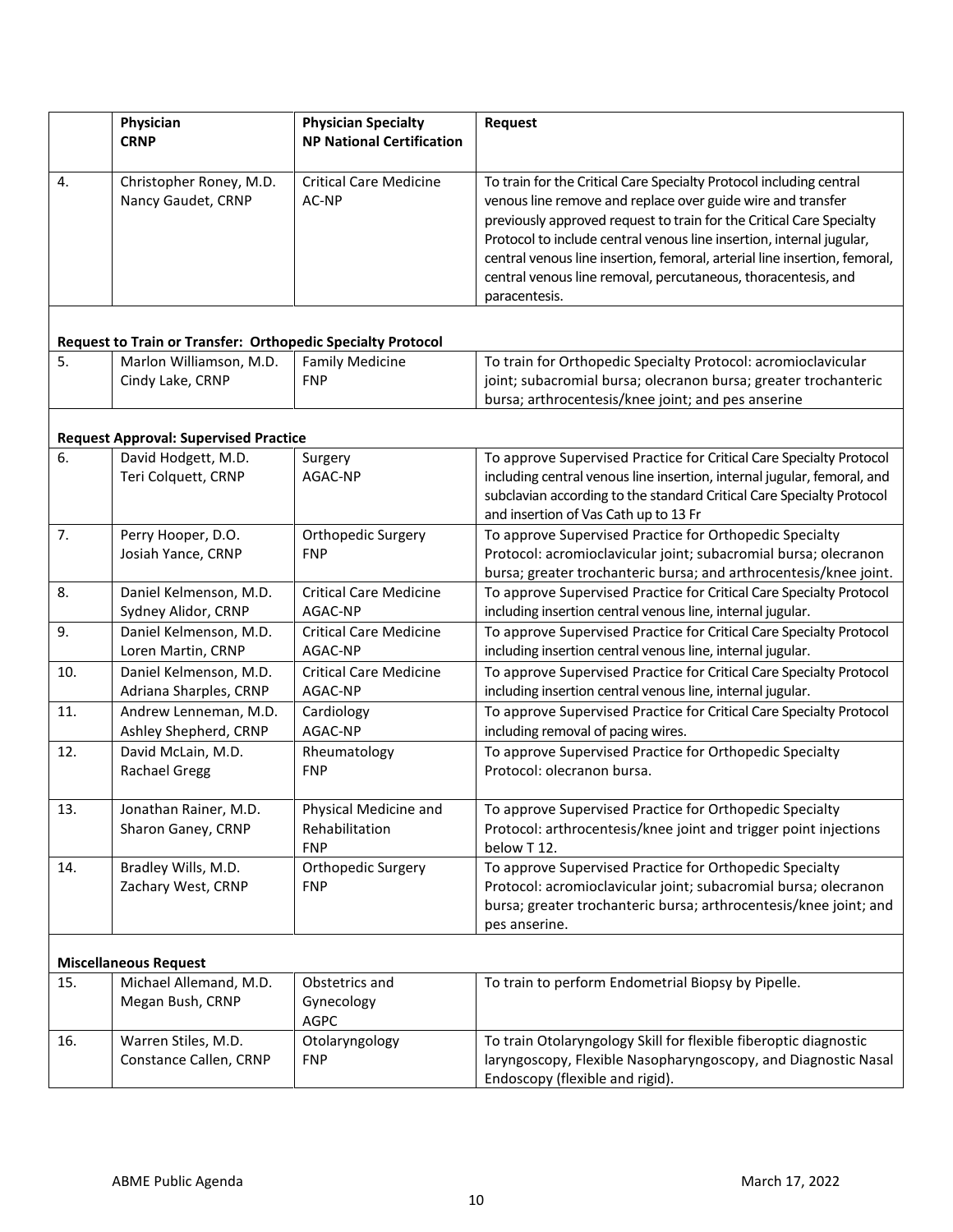## **APN Miscellaneous Skills Requests Outside Protocol** (1 – 2)

|    | Physician<br><b>CRNP</b>                    | <b>Physician Specialty</b><br><b>NP National</b><br><b>Certification</b> | <b>Request</b>                                                                                                                                                                       |  |
|----|---------------------------------------------|--------------------------------------------------------------------------|--------------------------------------------------------------------------------------------------------------------------------------------------------------------------------------|--|
|    | <b>Request to Train</b>                     |                                                                          |                                                                                                                                                                                      |  |
| 1. | Kyle Rudemiller, M.D.<br>Misty Weldon, CRNP | Internal Medicine<br>AGAC NP                                             | Request to train CVL up to 13 F                                                                                                                                                      |  |
|    | <b>Standard Language</b>                    |                                                                          |                                                                                                                                                                                      |  |
| 2. | <b>Critical Care Advanced Protocol</b>      |                                                                          | Update standard language requirements to account for training<br>within the prescribed Critical Care Specialty Protocol and the<br>CVL up to 13F exception for approved specialties. |  |

## **APN and PA QACSC Applicants Within Protocol** (1 – 40)

- 
- 2. Roy Ary Jr., M.D. Wendy Prince, CRNP
- 3. Roy Ary Jr., M.D. **Mary Wade, CRNP**
- 4. Arnelya Chatman, M.D. Stancey Smith, CRNP
- 5. Eliana Costantino-Burgazzi, M.D. Frances "Ellen" Lewis-Singleton, CRNP
- 6. Ebony Davis, M.D. **Brianna Johnson**, CRNP
- 7. Tania Edwards, D.O. **In the Community Community** Scribe Jill Goings, CRNP
- 8. Ehab El-Bahesh, M.D. Chelsey Karr, CRNP
- 9. Gregory Flippo, M.D. Sand Controller CRNP Kelsi Walden, CRNP
- 10. Robert Flowers, M.D. Same Communication Heather Garrett, CRNP
- 11. Jeffrey George, M.D. Mary Jane Smith, CRNP
- 12. Jennifer Hadley, M.D. Same Changes and Robert Crowell, CRNP
- 13. John Martin James, M.D. Brandi Crawford, CRNP
- 14. Clint Kingsley, M.D. Sherri Richardson, CRNP
- 
- 16. Jayakrishna Madabushi, M.D. Munira Porbanderwala, CRNP
- 17. Christopher Mann, M.D. Rebecca Sewell, CRNP
- 18. Brian Mathews, M.D. **Andrea T. Goodwin, CRNP**
- 
- 20. Jerry McLane, M.D. **Aaron Streufert, CRNP**
- 
- 22. Artie Nelson, M.D. Shunesa Perkins, CRNP
- 23. Robert Nesbitt, M.D. Crystal Self, CRNP
- 24. Felicia Noerager, M.D. Laura Hughie, CRNP
- 
- 26. Randall Quinn, M.D. Sandall Cuinn, M.D. Sandall Cuinn, M.D. Sandall Cuinness, CRNP
- 
- 28. Lefferage Robbins, M.D. Ellen Hamm Hamby, CRNP
- 29. James Robinson, Jr., M.D. Misty Holcomb, CRNP
- 30. James Robinson Jr., M.D. Kristina Parker, CRNP
- 
- 32. Zaman Shah, M.D. **Alyssa Felton, CRNP**

#### **Physician: CRNP/ CNM/ PA:**

1. Roy Ary, Jr., M.D. Ginger Lowman, CRNP 15. Jun Liu, M.D. **Morgan Dean, CRNP** 19. Jerry McLane, M.D. Latoya Carstarphen, CRNP 21. Stanley Morrow, D.O. Tabatha Sutherland Marbutt, CRNP 25. Ronald Perdue, M.D. Ashleigh Smith, CRNP 27. Lefferage Robbins, M.D. Elizabeth Deslattes, CRNP 31. Bradley Sadler, M.D. Kiwana Brooks, CRNP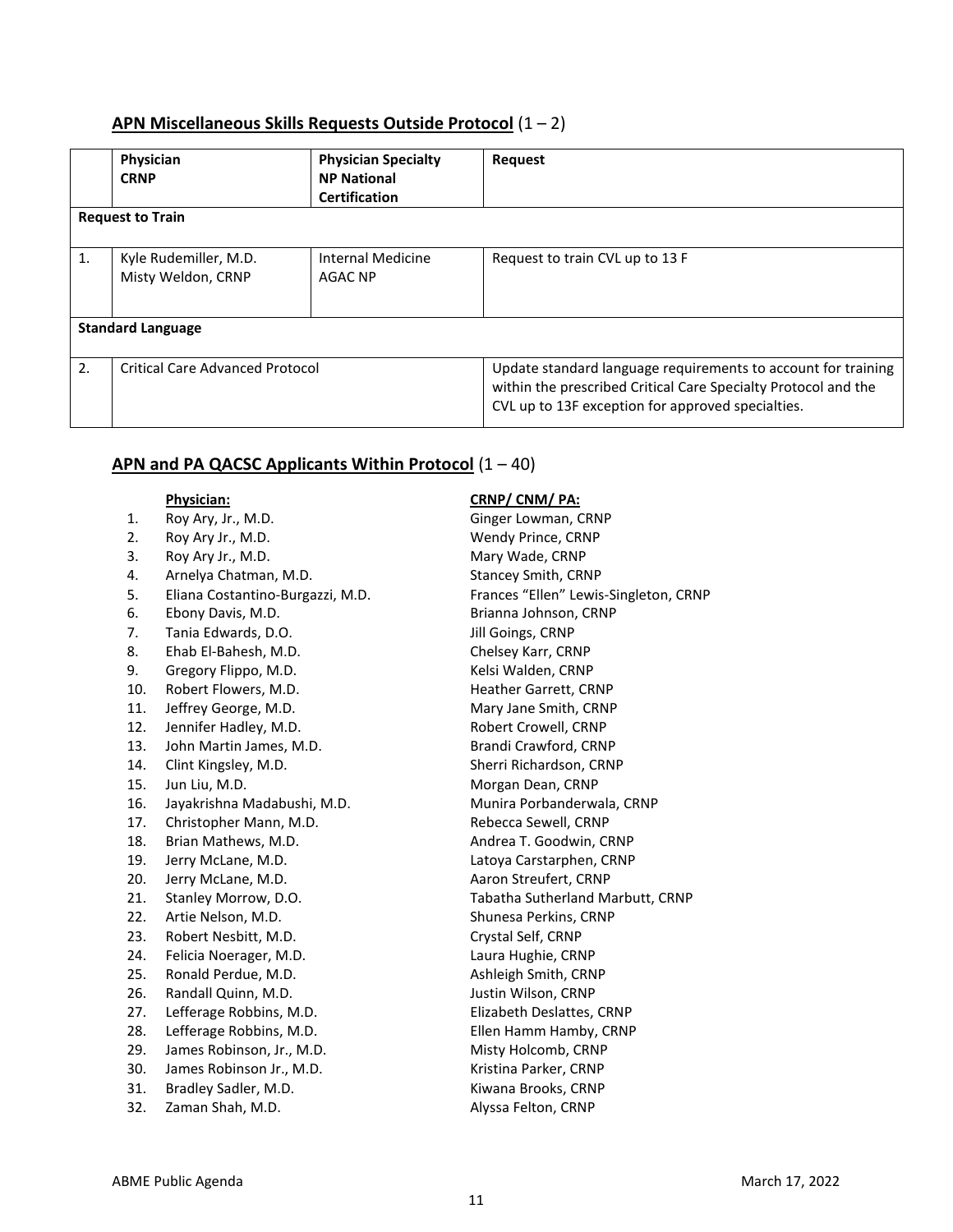|     | <b>Physician:</b>             | CRNP/CNM/PA:          |
|-----|-------------------------------|-----------------------|
| 33. | John Smith, M.D.              | Lynda LaRue, CRNP     |
| 34. | Jonathan Southworth, D.O.     | Dennis Doss, CRNP     |
| 35. | Stuart Tieszen, M.D.          | Alexis Suttles, CRNP  |
| 36. | David Willis, D.O.            | Charles King, CRNP    |
| 37. | David Willis, D.O.            | Timothy Watkins, CRNP |
| 38. | Lakshmikanth Katragadda, M.D. | Melea Mullican, P.A.  |
| 39. | Ross Lumsden, M.D.            | Maureen Russell, P.A. |
| 40. | Daniel Schreeder, M.D.        | Ann Sisson, P.A.      |

## **APN and PA Limited Purpose Schedule II Permit Requests Within Protocol** (1 – 21)

| Physician / APN / Specialty |                                                  | <b>Formulary Request</b>        |
|-----------------------------|--------------------------------------------------|---------------------------------|
|                             |                                                  |                                 |
| 1.                          | Muhammad Ata, M.D.                               | <b>ADHD Medications</b>         |
|                             | Janna Culpepper, CRNP                            | <b>Hydrocodone Combinations</b> |
|                             | Physician Specialty: Internal Medicine           | Hydrocodone Cough Preps         |
|                             | NP Specialty: Family NP                          | Oxycodone IR                    |
| 2.                          | Terry Bentley, M.D.                              | <b>ADHD Medications</b>         |
|                             | <b>Edward Tucker, CRNP</b>                       |                                 |
|                             | Physician Specialty: Psychiatry                  |                                 |
|                             | NP Specialty: Psychiatric Mental Health NP       |                                 |
| 3.                          | Adam Carroll, M.D.                               | <b>ADHD Medications</b>         |
|                             | Keri Hyde, CRNP                                  | <b>Hydrocodone Combinations</b> |
|                             | Physician Specialty: Family Medicine             | Hydrocodone Cough Preps         |
|                             | NP Specialty: Family NP                          | Oxycodone IR                    |
| 4.                          | Eliana Costantino-Burgazzi, M.D.                 | <b>ADHD Medications</b>         |
|                             | Frances "Ellen" Lewis-Singleton, CRNP            | <b>Hydrocodone Combinations</b> |
|                             | Physician Specialty: Family Medicine             | Hydrocodone Cough Preps         |
|                             | NP Specialty: Family NP                          |                                 |
| 5.                          | Eliana Costantino-Burgazzi, M.D.                 | <b>ADHD Medications</b>         |
|                             | Cheryl Suttles, CRNP                             | <b>Hydrocodone Combinations</b> |
|                             | Physician Specialty: Family Medicine             | Hydrocodone Cough Preps         |
|                             | NP Specialty: Family NP                          |                                 |
| 6.                          | Jorge Diaz Castro, M.D.                          | <b>Hydrocodone Combinations</b> |
|                             | Sarah Wilson, CRNP                               | Hydrocodone Cough Preps         |
|                             | Physician Specialty: Medical Oncology            | Morphine Sulfate IR             |
|                             | NP Specialty: Adult-Gerontological Acute Care NP | Oxycodone IR                    |
|                             |                                                  | Tapentadol                      |
|                             |                                                  | Fentanyl LA Patch               |
|                             |                                                  | Hydrocodone ER/LA               |
|                             |                                                  | Hydromorphone                   |
|                             |                                                  | Morphine Sulfate LA             |
|                             |                                                  | Oxycodone LA                    |
|                             |                                                  | Oxymorphone LA                  |
|                             |                                                  | <b>Tapentadol ER</b>            |
| 7.                          | Jennifer Hadley, M.D.                            | <b>ADHD Medications</b>         |
|                             | Robert Crowell, CRNP                             |                                 |
|                             | Physician Specialty: Psychiatry                  |                                 |
|                             | NP Specialty: Psychiatric Mental Health NP       |                                 |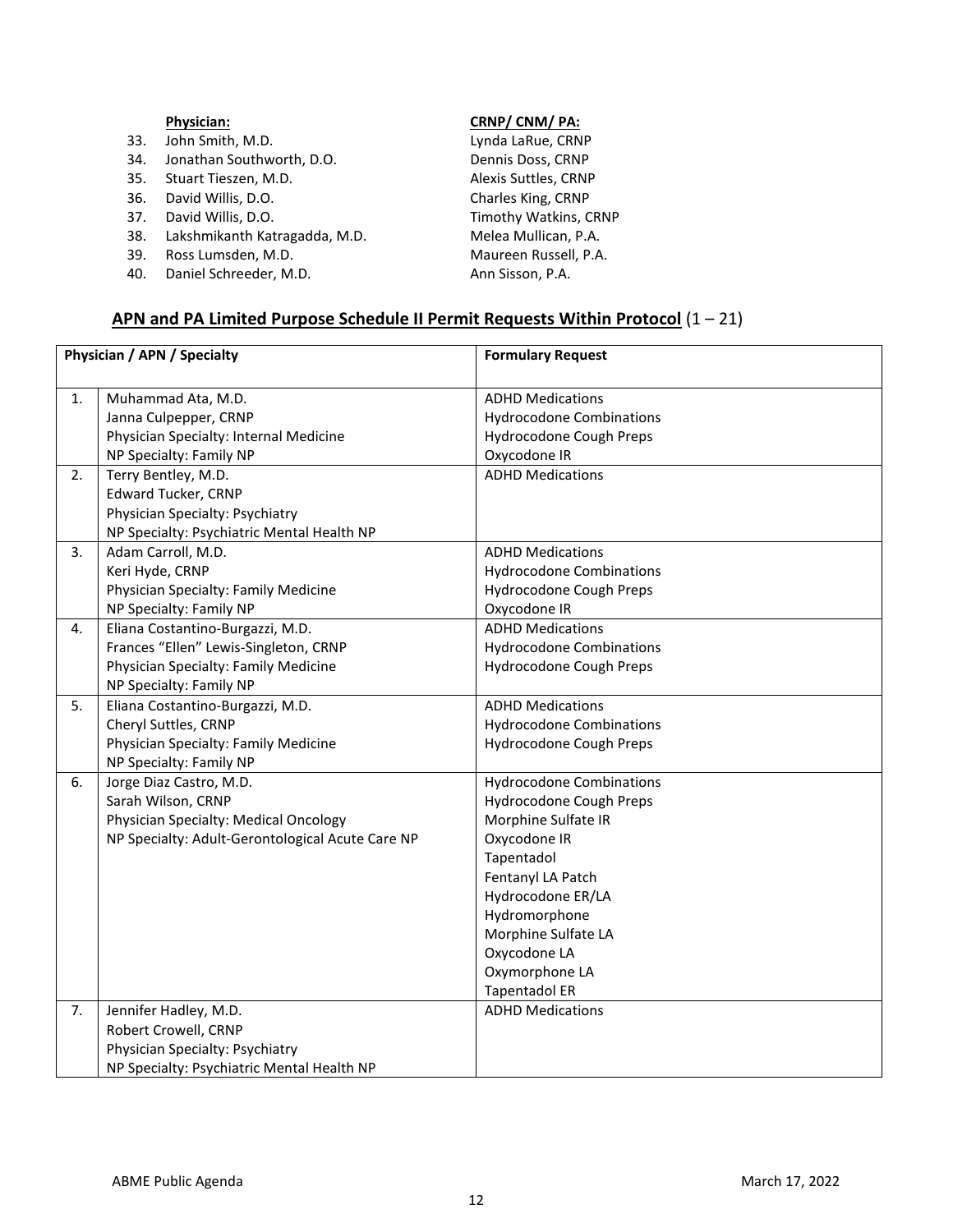| Physician / APN / Specialty |                                                    | <b>Formulary Request</b>           |
|-----------------------------|----------------------------------------------------|------------------------------------|
| 8.                          | Karl Hagler, M.D.                                  | <b>Hydrocodone Combinations</b>    |
|                             | Jenny Minton, CRNP                                 | Hydrocodone Cough Preps            |
|                             | Physician Specialty: Medical Oncology              | Morphine Sulfate IR                |
|                             | NP Specialty: Family NP                            | Oxycodone IR                       |
|                             |                                                    | Tapentadol                         |
|                             |                                                    | Fentanyl LA Patch                  |
|                             |                                                    | Hydrocodone ER/LA                  |
|                             |                                                    | Hydromorphone                      |
|                             |                                                    | Morphine Sulfate LA                |
|                             |                                                    | Oxycodone LA                       |
|                             |                                                    | Oxymorphone LA                     |
|                             |                                                    | <b>Tapentadol ER</b>               |
| 9.                          | Brian Heller, M.D.                                 | <b>ADHD Medications</b>            |
|                             | Stephanie Fouts, CRNP                              | <b>Hydrocodone Combinations</b>    |
|                             | Physician Specialty: Hematology, Medical Oncology  | Hydrocodone Cough Preps            |
|                             | NP Specialty: Adult-Gerontological Primary Care NP | Morphine Sulfate IR                |
|                             |                                                    | Oxycodone IR                       |
|                             |                                                    | Fentanyl LA Patch                  |
|                             |                                                    | Hydrocodone ER/LA                  |
|                             |                                                    | Hydromorphone                      |
|                             |                                                    | Morphine Sulfate LA                |
|                             |                                                    | Oxycodone LA                       |
|                             |                                                    | Oxymorphone LA                     |
| 10.                         | Lakshmikanth Katragadda, M.D.                      | <b>Hydrocodone Combinations</b>    |
|                             | Jennifer Bunn, CRNP                                | Hydrocodone Cough Preps            |
|                             | Physician Specialty: Medical Oncology              | Morphine Sulfate IR                |
|                             | NP Specialty: Family NP                            | Oxycodone IR                       |
|                             |                                                    | Tapentadol                         |
|                             |                                                    | Fentanyl LA Patch                  |
|                             |                                                    | Hydrocodone ER/LA<br>Hydromorphone |
|                             |                                                    | Morphine Sulfate LA                |
|                             |                                                    | Oxycodone LA                       |
|                             |                                                    | Oxymorphone LA                     |
|                             |                                                    | <b>Tapentadol ER</b>               |
| 11.                         | Rachel Kruspe, M.D.                                | <b>ADHD Medications</b>            |
|                             | Robin Erwin, CRNP                                  | <b>Hydrocodone Combinations</b>    |
|                             | Physician Specialty: Hematology, Medical Oncology  | Hydrocodone Cough Preps            |
|                             | NP Specialty: Family NP                            | Morphine Sulfate IR                |
|                             |                                                    | Oxycodone IR                       |
|                             |                                                    | Fentanyl LA Patch                  |
|                             |                                                    | Hydrocodone ER/LA                  |
|                             |                                                    | Hydromorphone                      |
|                             |                                                    | Morphine Sulfate LA                |
|                             |                                                    | Oxycodone LA                       |
|                             |                                                    | Oxymorphone LA                     |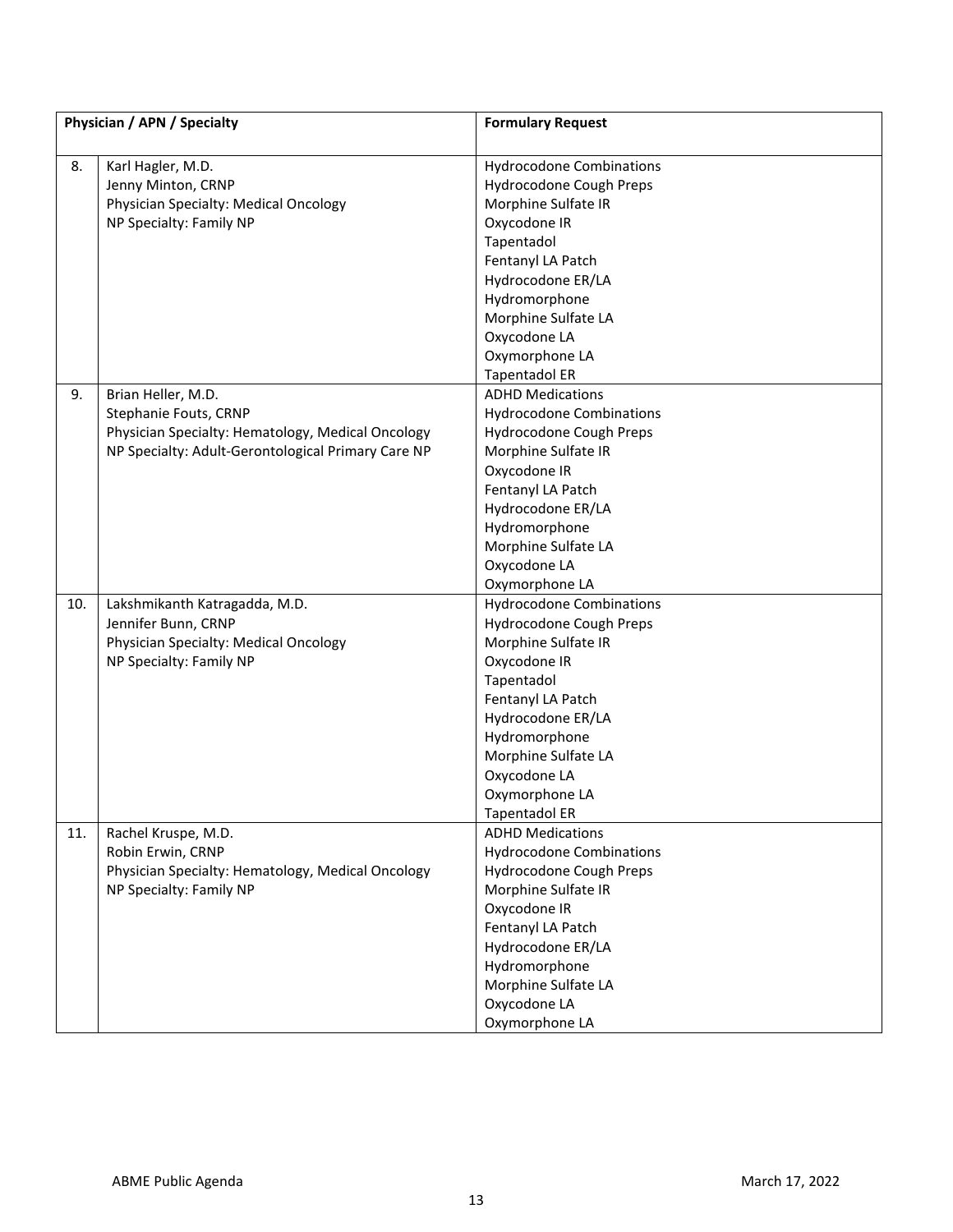|     | Physician / APN / Specialty                                       | <b>Formulary Request</b>        |
|-----|-------------------------------------------------------------------|---------------------------------|
| 12. | Benjamin Light, M.D.                                              | <b>Hydrocodone Combinations</b> |
|     | Natalie McCay, CRNP                                               | Hydrocodone Cough Preps         |
|     | Physician Specialty: Otolaryngology                               | Morphine Sulfate IR             |
|     | NP Specialty: Family NP                                           | Oxycodone IR                    |
|     |                                                                   | Tapentadol                      |
| 13. | Jun Liu, M.D.                                                     | <b>ADHD Medications</b>         |
|     | Morgan Dean, CRNP                                                 |                                 |
|     | Physician Specialty: Psychiatry                                   |                                 |
|     | NP Specialty: Psychiatric Mental Health NP                        |                                 |
| 14. | Keith McCoy, M.D.                                                 | <b>ADHD Medications</b>         |
|     | Amber Pennington, CRNP                                            | <b>Hydrocodone Combinations</b> |
|     | Physician Specialty: Family Medicine                              | Hydrocodone Cough Preps         |
|     | NP Specialty: Family NP                                           |                                 |
| 15. | William McEvoy, M.D.                                              | <b>ADHD Medications</b>         |
|     | Bethany King, CRNP                                                | <b>Hydrocodone Combinations</b> |
|     | Physician Specialty: Hematology, Medical Oncology                 | Hydrocodone Cough Preps         |
|     | NP Specialty: Family NP                                           | Morphine Sulfate IR             |
|     |                                                                   | Oxycodone IR                    |
|     |                                                                   | Fentanyl LA Patch               |
|     |                                                                   | Hydrocodone ER/LA               |
|     |                                                                   | Hydromorphone                   |
|     |                                                                   | Morphine Sulfate LA             |
|     |                                                                   | Oxycodone LA                    |
|     |                                                                   | Oxymorphone LA                  |
| 16. | Charles McGahey, M.D.                                             | <b>ADHD Medications</b>         |
|     | Pache Murphy-Jennings, CRNP                                       | <b>Hydrocodone Combinations</b> |
|     | Physician Specialty: Internal Medicine                            | Hydrocodone Cough Preps         |
|     | NP Specialty: Family NP                                           |                                 |
| 17. | Junaid Memon, M.D.                                                | <b>Hydrocodone Combinations</b> |
|     | Heather Willmon, CRNP                                             | Hydrocodone Cough Preps         |
|     | Physician Specialty: Internal Medicine<br>NP Specialty: Family NP | Fentanyl LA Patch               |
| 18. | Randall Stewart, M.D.                                             | <b>ADHD Medications</b>         |
|     | Katherine Brooks, CRNP                                            | <b>Hydrocodone Combinations</b> |
|     | Physician Specialty: Internal Medicine                            | Hydrocodone Cough Preps         |
|     | NP Specialty: Family NP                                           | Oxycodone IR                    |
| 19. | Amanda Storey, M.D.                                               | <b>ADHD Medications</b>         |
|     | Erin Beasley, CRNP                                                | <b>Hydrocodone Combinations</b> |
|     | Physician Specialty: Family Medicine                              | Hydrocodone Cough Preps         |
|     | NP Specialty: Family NP                                           |                                 |
| 20. | Dominique Thompson, M.D.                                          | <b>Hydrocodone Combinations</b> |
|     | Cindy Hawkins, CRNP                                               | Hydrocodone Cough Preps         |
|     | Physician Specialty: Family Medicine                              | Oxycodone IR                    |
|     | NP Specialty: Family NP                                           |                                 |
| 21. | Peter Pons, M.D.                                                  | <b>Hydrocodone Combinations</b> |
|     | Kimberly Farris, P.A.                                             | Oxycodone IR                    |
|     | Physician Specialty: Vascular Surgery                             |                                 |
|     |                                                                   |                                 |

**\*\*\*Approve with the following standard language: Cough preparations containing opiates should be avoided in patients who are currently taking opioid medications and ALL patients under the age of 18 years.**